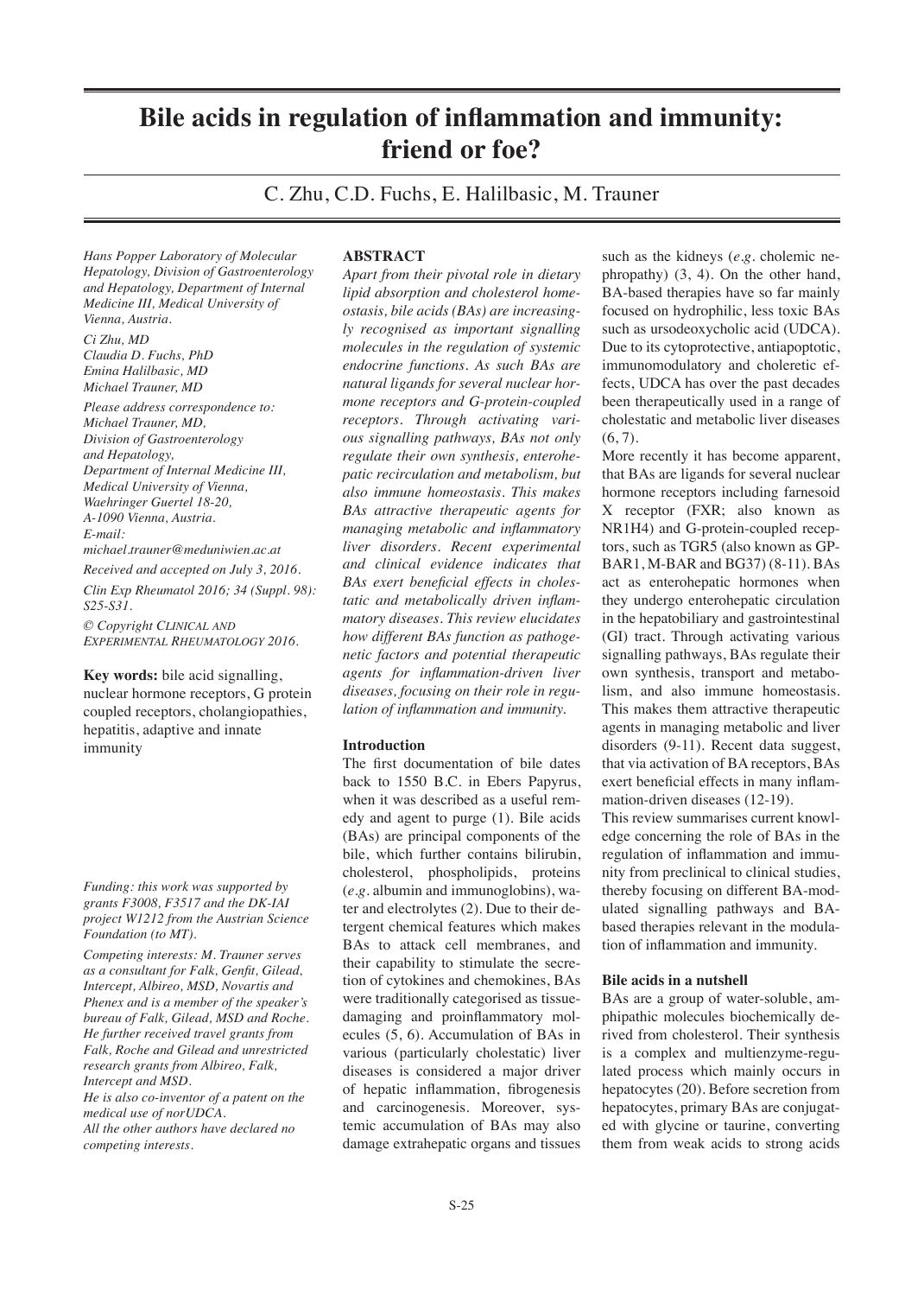#### **Bile acids and immunity / C. Zhu et al.**

that are impermeable to cell membranes and thus accumulate in the bile and the intestinal environment (20). Once conjugated, primary BAs (*e.g.* cholic acid and chenodeoxycholic acid (CDCA)) reach the gut, where they are microbially transformed into secondary BAs (*e.g.* deoxycholic acid (DCA) and lithocholic acid), which are reabsorbed in the distal intestine and subsequently return to the liver. Each molecule undergoes multiple of these enterohepatic recirculations before finally being excreted in the feces (20). Maintenance of BA homeostasis where BAs exert their pleiotropic physiological functions, such as stimulation of bile flow, facilitation of intestinal absorption of cholesterol, fat-soluble vitamins and lipids, and antimicrobial and metabolic effects is tightly regulated by BA transporters and BA sensing nuclear receptors at the molecular level (Fig. 1) (21, 22).

#### **Bile acids as cause of hepatocyte and bile duct injury**

Bile is a sophisticated combination of organic and inorganic compounds with BAs being major components. BAs form mixed micelles with phospholipids and cholesterol when they are excreted into the lumen of the bile ducts, which is essential for promoting biliary elimination and reducing detergent activity of monomeric bile acids, thus preventing toxicity of high biliary bile acid concentrations to cholangiocytes (2, 4). Disturbances of normal hepatobiliary transport, altered bile composition and retention of bile flow may result in accumulation of potentially toxic BAs in hepatocytes and/or the formation of "toxic bile" which has increased detergent activities damaging plasma membranes and the capability to stimulate cell death pathways and to induce oxidative stress (2, 8, 9). The Mdr2/abcb4 mouse is a wellestablished animal model to study the effect of "toxic bile". Mdr2/abcb4 mice lack the canaliluclar phospholid export pump and can, therefore, not excrete phosphatidylcholine into bile, which results in BA toxicity due to increased concentration of free non-micellar bound BAs which disrupt cell membranes and cell junctions.



**Fig. 1.** Maintenance of BA homeostasis is tightly regulated by BA transporters and BA sensing nuclear receptor FXR at the molecular level. Approximately 95% of BAs are reabsorbed by enterocytes of the ileum through Asbt. Binding between BAs and FXR activate FGF15/19 transcription which is in turn subsequently secreted into portal circulation. In the ileum, BAs alternatively exit enterocytes through  $Ost\alpha/\beta$  and then are taken up by Ntcp in liver. In hepatocytes, BAs bind to FXR which block transcription of Cyp7a1, a rate-limiting enzyme in the conversion of cholesterol to primary BAs, thus reducing BA synthesis. In addition, FGF15/19 binds to surface receptor FGFR4 in hepatocytes to slow down BAs synthesis also through suppressing Cyp7a1. Bile salts are released from the liver through Bsep.

BAs: bile acids; Asbt: apical sodium dependent bile acid transporter; FXR: farnesoid  $\overline{X}$  receptor; FGF15/19: fibroblast growth factor 15/19; Ostα/β: organic solute transporter α/β; FGFR4: fibroblast growth factor receptor 4; Ntcp: Na+ taurocholate cotransporting polypeptide; Bsep: bile salt export pump.

Cytotoxicity of pathophysiological concentrations of BAs leads to nonspecific detergent effects and receptor-mediated signalling. Hydrophobic BAs, such as glycochenodeoxycholic acids (GCDCA) and taurochenodeoxycholic acids (TCDCA), which predominate in cholestatic humans and rodents, are suspected to induce cell apoptosis by directly acting as strong detergents on cell membranes (5, 7). However, serum BA levels in cholestatic patients are insufficient to produce a significant detergent effect; therefore, hepatocyte injury from BAs ultimately inducing cell death by either necrosis or apoptosis appears to result from other cellular mechanisms. Recent data suggest that

pathological concentrations of BAs induce apoptosis by activating death receptors in a Fas and TRAIL dependent fashion, including recruitment of Fasassociated death domain (FADD), activation of Caspase-8 and cytoplasmic Bid, as well as downstream effector caspases, such as Bax and Bak which in turn transduce death stimuli to mitochondria (22, 23).

BAs are also known to induce ligandindependent activation of Fas in hepatocytes, followed by caspase-8 activation (24). This mechanism is suggested to be associated with BA-induced oxidative stress, which is induced by different pathways including activation of NADPH oxidase and BAs directly targeting mitochondria, thereby increasing mitochondrial permeability transaction (MPT) and release of reactive oxygen species (ROS) (24-26). Moreover, BAs may also induce endoplasmic reticulum (ER) stress in hepatocytes which largely depends on their hydrophobicity features (27).

Accumulation of BAs in various (particularly cholestatic) liver diseases is a major driver of hepatic inflammation, fibrogenesis and carcinogenesis. Systemic BA accumulation may also damage extrahepatic organs and tissues such as kidney (*e.g.* cholemic nephropathy). A recent study showed that BAs act as inflammagens to directly activate early growth response factor-1 (Erg-1) dependent and independent signalling networks in hepatocytes that stimulate production of proinflammatory mediators, including cytokines, chemokines, adhesion molecules, and other proteins that influence immune cell levels and function in a well-established animal model (28).

#### **BAs modulate innate and adaptive immunity: from homeostasis to inflammation**

*BAs induce liver injury and inflammation mediated through neutrophils*

Neutrophils are the most abundant phagocytes of the innate immune system that first arrive at inflamed foci. There they change their phenotype, become activated and release cytotoxic molecules (*e.g.* ROS, defensins, lacto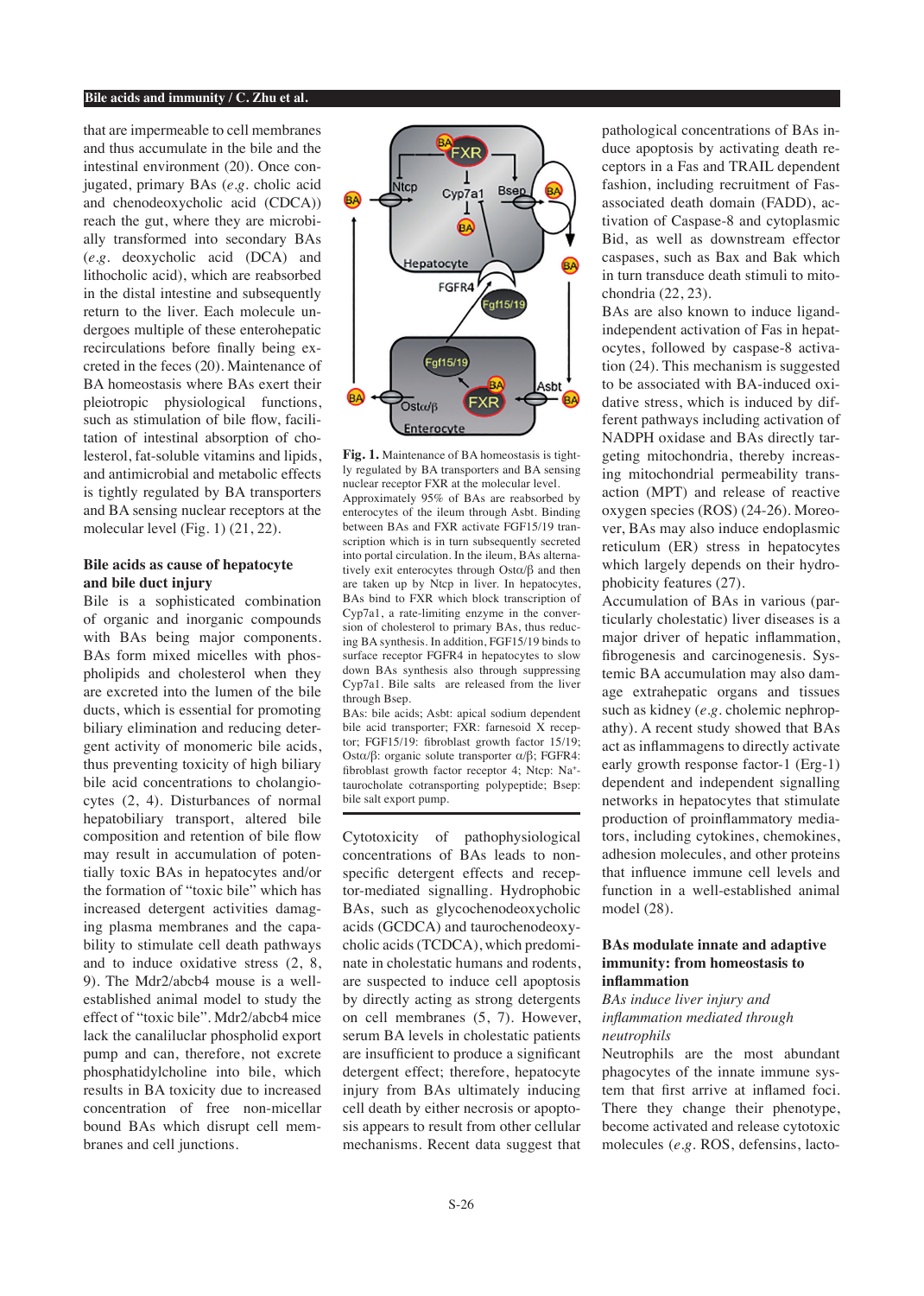ferrin, cathelicidins and chemokines) to attract more neutrophils (29). Under pathologic condition, such as cholestasis when excessive hydrophobic BAs accumulate in the liver, neutrophils aggravate acute liver injury after bile duct ligation (BDL) by CD18-dependent extravasation from sinusoids and ROS formation (30, 31). Recent studies revealed advanced mechanistic insights on how BAs mediate neutrophils to cause inflammation and liver injury in cholestasis. In a BDL mouse model it was demonstrated that hydrophobic BAs such as CDCA and DCA can induce hepatocellular expression of the adhesion molecule ICAM-1 and the neutrophil chemoattractant CxCL1 through activation of Erk1/2and Egr-1 (32). Neutrophil cytotoxicity occurs when they leave hepatic sinusoids and adhere to parenchymal cells via ICAM-1/Mac-1interaction. Additionally, neutrophils via NADPH oxidase generate superoxide radicals, which subsequently react to hydrogen peroxide. ROS produced by neutrophils may directly diffuse into hepatocytes and may thus contribute to increased intracellular oxidative stress, probably leading to hepatocyte death. ROS released by neutrophils have been further shown to contribute to liver sinusoidal endothelial cell damage in cholestasis (28). Some BAs, such as lithocholic acid (LCA), which is elevated in cholestasis, are suggested to stimulate neutrophils and thus to increase formation of oxygen radicals in this pathological state (33). In accordance with observations from experimental studies, it has been shown that neutrophils from cholestatic patients are "pre-primed", a state when they are "prepared for action" and respond to stimulation in an aggressive hyper-reactive fashion by releasing more toxic products (31).

## *BAs hamper phagocytosis of Kupffer cells and monocytes and enhance inflammatory monocyte recruitment*

Residing within sinusoids in liver, Kupffer cells (KCs) are tissue-resident macrophages that scavenge apoptotic cells and pathogens, and produce proinflammatory cytokines, such as IL-1, IL-6 and TNF- $\alpha$  in response to inflammation. In animal model for obstructive cholestasis, BAs reversibly impair phagocytosis activity of KCs. This suppressive effect of BAs on KCs is associated with their hydrophobic features (34). Decreased clearance of bacteria by KCs might explain why cholestatic syndromes are often complicated by gut-derived microbiota translocation which can further lead to sepsis.

As in KCs, phagocytosis capability of monocytes is also hampered by BAs in animal models and cholestatic patients (34, 35). Cholestasis induces trafficking of Ly6Chigh monocytes to the liver because they are attracted by CCL2 released from activated KCs. Interestingly, BA retention was associated with an activation of cerebral endothelium that recruits  $TNF-\alpha$  producing monocytes into the brain. Enhanced TNF-α release within the brain may contribute to the development of cholestasisassociated sickness behavior, including fatigue (36).

## *BAs selectively expand myeloid dendritic cells in liver*

The liver is constantly exposed to gut-derived pathogen associated molecular patterns (PAMPs), which are transferred via the portal blood. Under steady-state conditions, hepatic dendritic cells (DCs) remain in an immature state expressing low levels of MHC class II molecules and low or undetectable levels of costimulatory molecules such as CD40, CD80 and CD86, making them weak T cell stimulators (37). Liver DCs are known to play an important role in inducing hepatic tolerance by priming functional CD4+CD25+ Tregs against harmless antigens (37). However, BA-induced inflammation can convert liver DCs from a tolerogenic to an activating hyper-reactive phenotype, resulting in a selective expansion of hepatic myeloid DCs as demonstrated by a mouse model of obstructive cholestasis (38). Hepatic accumulation of BAs convert liver DCs to an immunogenic myeloid phenotype with enhanced ability to prime allogeneic and syngeneic T lymphocytes and to secrete pro-inflammatory cytokines under inflammatory stimulation (38-41).

## *BAs and T lymphocytes*

Hepatic T lymphocytes show remarkable heterogeneity regarding their diverse immunological profiles since they are able to perform multiple proinflammatory and anti-inflammatory functions in liver diseases. Under steady condition, hepatic immunological tolerance in controlling effector T cell activity is induced by liver antigen presenting cells (APCs), such as liver sinusoidal endothelial cells, KCs and DCs, through their priming of Tregs (42). However, during cholestasis, BAs seem to transform liver APCs from a tolerogenic to an immunogenic phenotype and also directly alter hepatic T cell immunity (41-44).

In a model of biliary obstruction, upregulation of intrahepatic PD-1 expression results in dysfunction of liver bulk T cells (43). Further, acute inflammation during obstructive cholestasis is associated with hepatic Th17 cell infiltration (43). Secretion of IL-6 and IL-1 $\beta$  by biliary epithelial cells in response to a high concentration of BAs also contributes to induction of Th17 cells, which is accompanied by an increased number of neutrophils in cholestasis (43).

Since BAs up-regulate MIP-2 and other cytokines in hepatocytes through Egr-1, they are pivotal for Th17 infiltration and response (44). Additionally, BAs up-regulate IL-23 in hepatocytes through AKT and JNK activation, which greatly contributes to Th17 expansion and promotes the production of IL-17A. In turn, IL-17A synergistically enhances production of MIP-2 and IL-23 by hepatocytes in response to BAs. Enhanced production of IL-23 leads to the formation of a positive feedback loop, which further elicits inflammation during cholestasis (44).

## **Bile acid-activated receptors (FXR and TGR5) and control of inflammation and immunity**

BAs can act as signalling molecules with hormonal actions mediated through activation of dedicated BA receptors such as the nuclear BA receptor farnesoid X receptor (FXR/ NR1H4) (Fig. 1) and the membrane-bound BA receptor TGR5 (also called GPBAR1 or M-BAR/BG37) (45). Besides FXR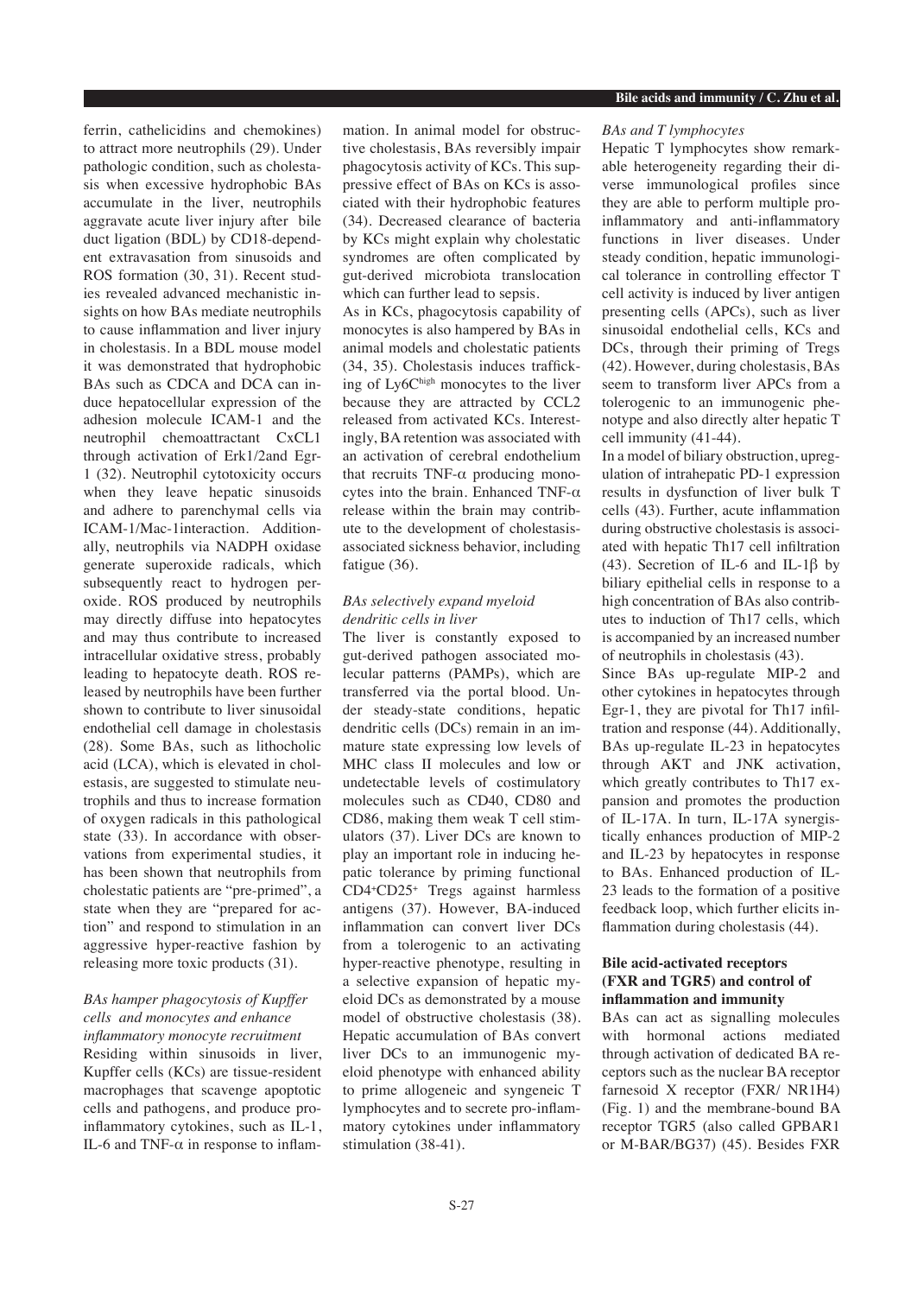and TGR5, BAs are able to activate other nuclear receptors (NRs) such as pregnane X receptor and vitamin D receptor. Ligand-activated NRs such as FXR control a broad range of metabolic processes including hepatic BA transport and metabolism, lipid and glucose metabolism, drug disposition, hepatic regeneration, inflammation, fibrosis, cell differentiation and tumour formation (45). Moreover, FXR mediates anti-inflammatory and immunomodulatory actions and controls intestinal permeability. FXR has anti-inflammatory properties in the liver and intestine mainly by interacting with Nuclear Factor Kappa Light-Chain Enhancer of Activated B Cells (NF-kB) signalling (46). FXR agonists might, therefore, represent useful agents to lower inflammation in cells with high FXR expression such as hepatocytes and prevent or delay inflammation-driven liver diseases. Recently, FXR has also been implicated in activation of hepatic natural killer T cells and hepatic accumulation of myeloid-derived suppressor cells, counteracting immune-mediated liver injury in rodents (47).

Outside the liver, BA-dependent FXR activation also controls bacterial overgrowth and maintains mucosal integrity in the small intestine under physiological conditions by inducing the transcription of multiple genes involved in intestinal mucosal defense against microbes (48). These FXR effects in the gut could explain how luminal bile acids reduce bacterial overgrowth, bacterial translocation and endotoxaemia in cirrhotic rats in addition to their detergent and direct bacteriostatic properties (48). Therefore, FXR agonists could be clinically relevant to prevent gut-derived complications in patients with liver cirrhosis. Conversely, gut microbiota metabolises BAs to secondary BAs, which in turn modulates BA signalling.

In addition to FXR, BAs exert antiinflammatory effects via activation of TGR5. More specifically, TGR5 activation by BAs inhibits pro-inflammatory cytokine release and reduces phagocytic activity in rabbit alveolar macrophages, human monocytic leukaemia cells and isolated rat KCs (49,

50). Using an *in vitro* model of human monocyte-derived DCs (MDDCs), it has been demonstrated that TGR5 activation by BAs can induce differentiation of IL-12 hypo-producing MDDCs through TGR5-cAMP pathway. This indicates that the TGR5 pathway may be a novel therapeutic target for Th1 dominant chronic inflammatory disorders, such as Crohn's disease and psoriasis (51). Notably, polymorphisms of TGR5 have been linked to primary scerlosing cholangitis (PSC) and ulcerative colitis. By induction of FXR and TGR5 activation BAs improve clinical scores and prolong survival via reducing inflammatory immune cell infiltration to the central nervous system and blocking activation of myeloid cells in mouse model of experimental autoimmune encephalitis (18, 19). Similar to FXR, TGR5 can now be targeted pharmacologically by highly potent agonists, some of which are dual FXR and TGR5 ligands.

Among pharmacological FXR agonists, most data are so far available for obeticholic acid (OCA; also known as 6-ethyl-chenodeoxycholic acid), which has been clinically tested in primary biliary cholangitis (PBC), nonalcoholic steatohepatitis (NASH) and portal hypertension (53, 54). As such OCA improved biochemical and immunological parameters of cholestasis in PBC patients not responding to (or not tolerating) UDCA. In line with the results obtained from combination therapy with UDCA in non-responders, OCA monotherapy also achieved a significant reduction of cholestasis in untreated PBC patients (53, 54). Dosedependent pruritus was the most common adverse event in patients receiving higher doses of OCA. OCA is currently tested in PSC in a US trial; targeting concomitant inflammatory bowel disease in PSC by FXR may also be an attractive concept (53, 54).

A pilot study with OCA therapy in type 2 diabetics with non-alcoholic fatty liver disease (NAFLD) showed improvement of liver function and, hepatic and peripheral insulin sensitivity (54). A larger placebo-controlled study (FLINT trial) with 283 NASH patients randomised to either OCA or placebo for 72 weeks showed improvement of liver histology including a significant reduction in fibrosis by OCA compared to placebo. In contrast to the pilot study, insulin sensitivity (assessed by HOMA index) deteriorated compared to placebo. Pruritus, a side effect already seen in studies with PBC patients, was also seen in those with NASH, although to a lesser degree (54). Moreover, patients treated with OCA showed an increase of LDL and a decrease of HDL cholesterol; long-term follow-up data are needed to further evaluate the impact of FXR ligands on cardiovascular risk in NAFLD/NASH (54).

OCA has been shown to reduce portal pressure in preclinical models and patients with liver cirrhosis and may also play a key role in maintaining gut integrity (48). Loss of FXR signalling has been linked to inflammation-driven hepatic carcinogenesis, while FXR ligands protect from development of hepatocellular carcinoma (HCC) in preclinical mouse models (55). One of the concerns of FXR therapy may be stimulation of tumour development via FGF15/19; a recently developed FGF-19 mimetic apparently lacks these potentially carcinogenic properties (55). In summary, the broad immunometabolic actions of BA-activated receptors hold considerable promise for the treatment of a wide range of metabolic and cholestatic liver diseases, perhaps even including complications of end-stage liver disease such as portal hypertension and HCC.

## **UDCA as therapy and its immunoregulatory effects**

BAs have been considered as toxic molecules driving progression of liver diseases, due to their ability to induce tissue damage and inflammation, which has been closely linked to their hydrophobicity (5). Therefore, BA-based therapies have so far traditionally focused on hydrophilic, less toxic BAs, such as UDCA. UDCA has been used therapeutically in a range of cholestatic and metabolic liver diseases over the past decades.

Dried bile from black bear was documented as therapeutic agent more than a thousand years ago as a remedy for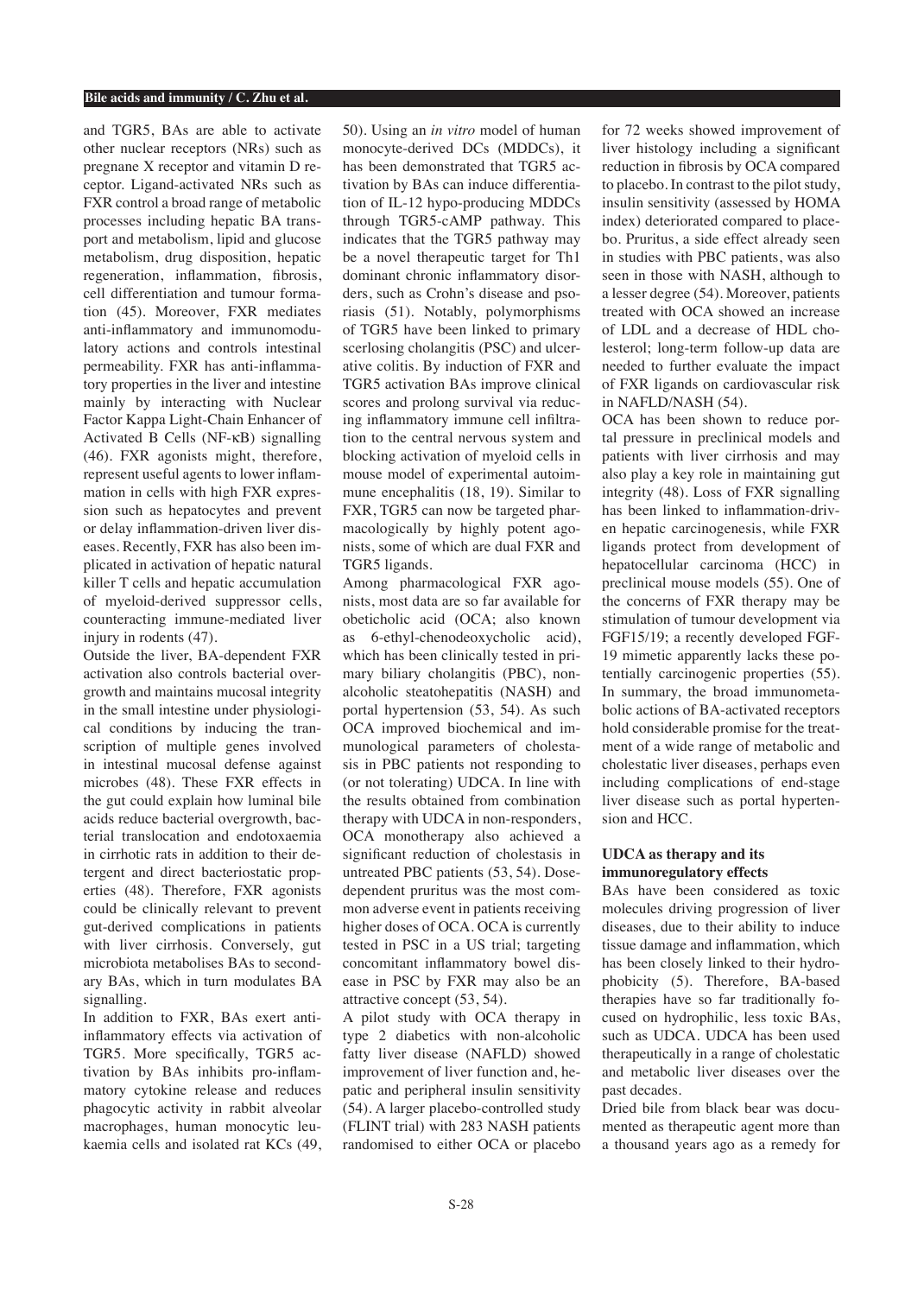cholestasis at the Tang dynasty in China (1). UDCA is a major primary BA and makes up 60% of the total BA pool in black bears (56). In humans, UDCA is regarded as a minor secondary BA as it is formed by 7β-epimerisation of CDCA by the intestinal microbiota. The portion of UDCA in the human total BA pool is less than  $3\%$  (57).

UDCA has been shown to have liver protective properties such as reduction of oxidative stress, inhibition of apoptosis, stimulation of bile flow, increased detoxification of cholephilic compounds and induction of the "biliary  $HCO<sub>3</sub>$  umbrella" to protect biliary epithelial cells against cytotoxicity of hydrophobic BAs. Currently, UDCA is recommended for treatment of various cholestatic disorders such as PBC (58- 64).

Various immunoregulatory effects of UDCA have so far been observed in PSC patients. These include reduction of cytokine secretion by lymphocytes, production of immunoglobulins, downregulation of MHC class I molecule expression on hepatocytes, blocking of mast cell activation and inhibition of eosinophil activation and degranulation. The immunosuppressive effects of UDCA are partly mediated by activation of glucocorticoid receptor (GR) in a ligand-independent way and by NFkB transcription via GR-p65 (65-69).

UDCA also exerts immunosuppressive effects in the lung. In an asthma mouse model, UDCA reduced airway inflammation via repressing interaction duration between DCs and T cells. Further, UDCA promotes bone marrowderived DCs (BMDCs) to secrete IL-12, thus, suppressing the potential of BMDCs to prime for Th2-dependent eosinophilic airway inflammation. In addition, UDCA enhances migration of BMDCs, which limits interaction between BMDCs and T cells, and subsequently results in reduced cytokine production of T cells (70).

### **norUDCA as therapy and its immunoregulatory effects**

24-norursodeoxycholic acid (norUD-CA) is a side-chain shortened derivate of UDCA. Due to this structural modification, norUDCA is relatively resistant to amidation with taurine or glycine and has profoundly different pharmakokinetic and therapeutic properties. Instead of undergoing a full enterohepatic circulation norUDCA undergoes cholehepatic shunting, resulting in "ductular targeting" to inflamed bile ducts/ductules and hepatic enrichment (71-72). Cholehepatic shunting also leads to a bicarbonate-rich hypercholeresis which counteracts bile acid toxicity and reinforces the biliary "bicarbonate umbrella". As such, norUD-CA (but not UDCA) reverses sclerosing cholangitis in the experimental Mdr2/Abcb4 knockout mouse (Mdr2/ Abcb4-/-) cholangiopathy model for PSC while UDCA aggravates bile infarcts in cholestatic conditions with (complete or partial) biliary obstruction (73). Notably, neither norUDCA nor its parent compound UDCA have relevant affinities for dedicated bile acid receptors such as FXR or TGR5. However, norUDCA has potent antiinflammatory properties in cholangiocytes and macrophages, inhibits NFkB and mTOR signalling, alleviates ER stress and restores abnormal cell cycle regulation (74, 75, 77). norUD-CA stimulates autophagy, which resulted in reduced alpha-1-antritrysin (a1AT) protein accumulation and attenuated liver injury in a mouse model of a1AT deficiency (76). Moreover, a recent study demonstrated beneficial effects of norUDCA (but not UDCA) on granuloma size and hepatic fibrosis in a mouse model of *Schistosoma mansoni* infection; the latter is the world-leading cause of hepatic fibrosis and portal hypertension (78). The anti-inflammatory properties of norUDCA were attributed to MHC class II protein expression on DCs and macrophages, and reduced proliferation of T-lymphocytes and pro-fibrogenic Th2 cytokines (IL-13 and IL-4) (78). These properties may also contribute to anti-inflammatory and anti-fibrotic effects of norUDCA (78). Based on these preclinical data, norUDCA is currently being tested in clinical trials for PSC and NASH.

## **Summary and future perspectives**

BAs mediate various metabolic, antiinflammatory and immunomodulatory effects, which makes them an attractive new therapeutic strategy in managing metabolic and inflammatory liver disorders. Moreover, BAs may also act as prognostic biomarkers in cholestatic, metabolic and inflammatory disorders (*e.g.* sepsis). The emerging diagnostic, prognostic and therapeutic potential of BAs for extrahepatic disorders deserves further studies.

#### **References**

- 1. BEUERS U, BOYER JL: Bile: A historical review of studies on its form and function. In: KIRSNER JB (Ed.): Gastroenterology in the 20th century. New York, Lea & Febiger, 1994: 267-88.
- 2. TRAUNER M, FICKERT P, HALILBASIC E, MOUSTAFA T: Lessons from the toxic bile concept for the pathogenesis and treatment of cholestatic liver diseases. *Wien Med Wochenschr* 2008; 158: 542-48.
- 3. WOOLBRIGHT BL, JAESCHKE H: Novel insight into mechanisms of cholestatic liver injury. *World J Gastroenterol* 2012; 18: 4985-93.
- 4. AMARAL JD, VIANA RJ, RAMALHO RM, STEER CJ, RODRIGUES CM: Bile acids: regulation of apoptosis by ursodeoxycholic acid. *J Lipid Res* 2009; 50: 1721-34.
- 5. BHOGAL HK, SANYAL AJ: The molecular pathogenesis of cholestasis in sepsis. *Front Biosci* 2013; 5: 87-96.
- 6. TRAUNER M, MEIER PJ, BOYER JL: Molecular pathogenesis of cholestasis. *N Engl J Med* 1998; 339: 1217-27.
- 7. TRAUNER M, GRAZIADEI IW: Review article: mechanisms of action and therapeutic applications. *Aliment Pharmacol Ther* 1999; 13: 979-95.
- 8. SMIT JJ, SCHINKEL AH, OUDE ELFERINK RP: Homozygous disruption of the murine mdr2 P-glycoprotein gene leads to a complete absence of phospholipid from bile and to liver disease. *Cell* 1993; 5: 451-62.
- 9. SCHAAP FG, TRAUNER M, JANSEN PL: Bile acid receptors as targets for drug development. *Nat Rev Gastroenterol Hepatol* 2014; 11: 55-67.
- 10. TRAUNER M, HALILBASIC E: Nuclear receptors as new perspective for the management of liver diseases. *Gastroenterology* 2011; 140: 1120-1125. e1-12.
- 11. BEUERS U, TRAUNER M, JANSEN P, POUPON R: New paradigms in the treatment of hepatic cholestasis: from UDCA to FXR, PXR and beyond. *J Hepatol* 2015; 62: S25-37.
- 12. BAGHDASARYAN A, CLAUDEL T, GUMHOLD J *et al*.: Dual Farnesoid X Receptor/TGR5 Agonist INT.767 reduces liver injury in the Mdr22/2 (Abcb42/2) mouse cholangiopathy model by promoting biliary HCO3- output. *Hepatology* 2011; 54: 1303-12.
- 13. SCHOTE AB, TURNER JD, SCHILTZ J, MUL-LER CP: Nuclear receptors in human immune cells: expression and correlations. *Mol Immunol* 2007; 44: 1436-45.
- 14. WANG YD, CHEN WD, WANG M, YU D, FOR-MAN BM, HUANG W: Farnesoid X receptor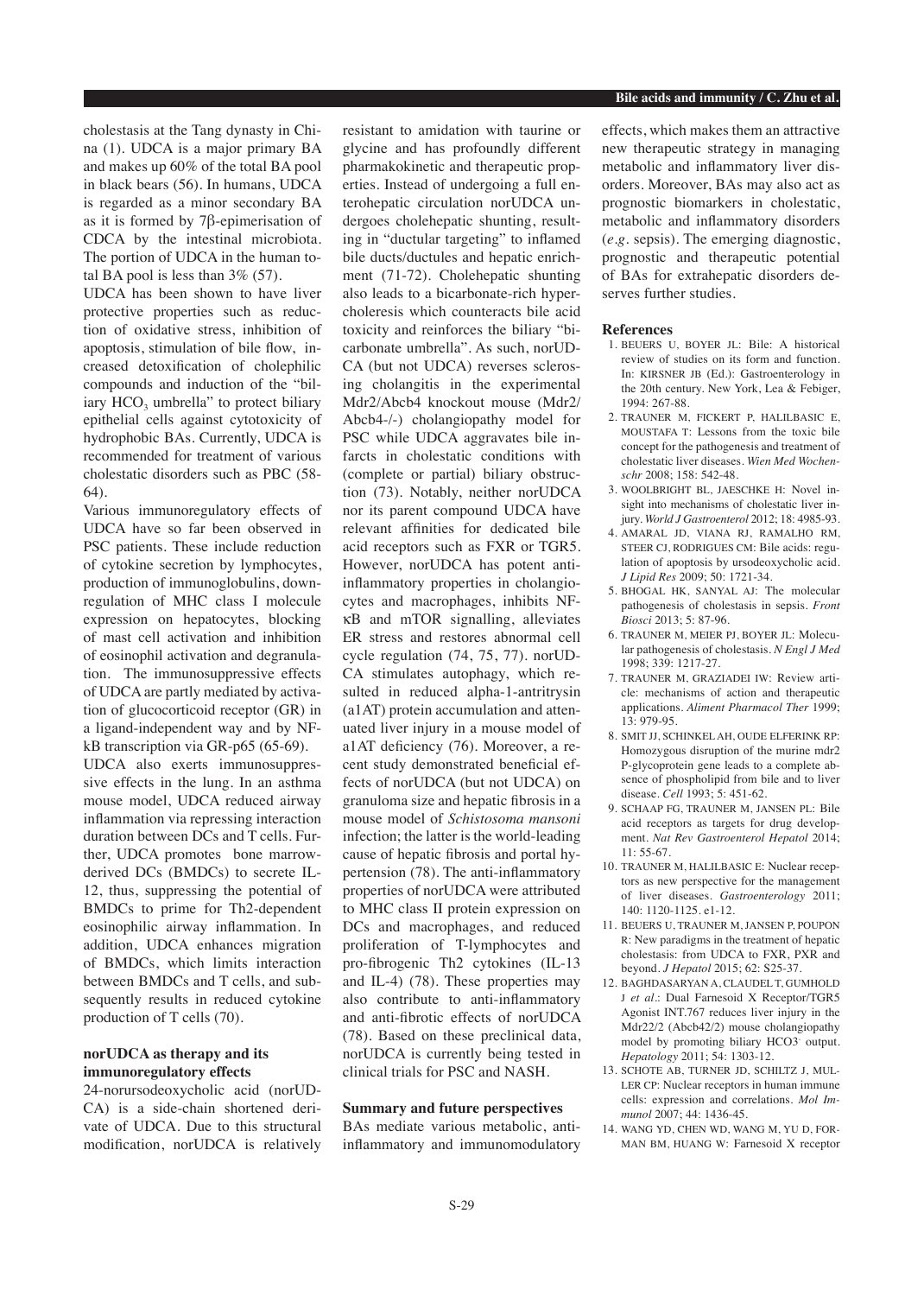antagonizes Nuclear Factor kappa B in hepatic inflammatory response. *Hepatology* 2008; 48: 1632-1643.

- 15. POLS TW, NOMURA M, HARACH T *et al*.: TGR5 activation inhibits atherosclerosis by reducing macrophage inflammation and lipid loading. *Cell Metab* 2011; 14: 747-57.
- 16. WANG YD, CHEN WD, YU D, FORMAN BM, HUANG W: The G-Protein-Coupled Bile Acid Receptor, Gpbar1 (TGR5), negatively regulates hepatic inflammatory response through antagonizing Nuclear Factor Kappa Light-Chain Enhancer of Activated B Cells (NFkB) in mice. *Hepatology* 2011; 54: 1421-32.
- 17. ZHANG H, LIU Y, BIAN Z *et al*.: The critical role of myeloid-derived suppressor cells and FXR activation in immune-mediated liver injury. *J Autoimmun* 2014; 53: 55-56.
- 18. LEWIS ND, PATNAUDE LA, PELLETIER J *et al*.: A GPBAR1 (TGR5) small molecule agonist shows specific inhibitory effects on myeloid cell activation *in vitro* and reduces Experimental Autoimmune Encephalitis (EAE) *in vivo. Plos One* 2014; 9 e100883: 1-11.
- 19. HO PP, STEINMAN L: Obeticholic acid, a synthetic bile acid agonist of the farnesoid X receptor, attenuates experimental autoimmune encephalomyelitis. *Proc Natl Acad Sci USA* 2016; 113: 1600-5.
- 20. JONES H, ALPINI G, FRANCIS H: Bile acid signaling and biliary functions. *Acta Pharmaceutica Sinica B* 2015; 5: 123-28.
- 21. TRAUNER M, HALILBASIC E: Nuclear receptors as new perspective for the management of liver diseases. *Gastroenterology* 2011; 40: 1120-1125.e1-12.
- 22. HALILBASIC E, CLAUDEL T, TRAUNER M: Bile acid transporters and regulatory nuclear receptors in the liver and beyond. *J Hepatol* 2013; 58: 155-68.
- 23. LI S, ZHAO Y, HE X *et al*.: Relief of extrinsic pathway inhibition by the Bid-dependent mitochondrial release of Smac in Fas-mediated hepatocyte apoptosis. *J Biol Chem* 2002; 277: 26912-20.
- 24. QIAO L, STUDER E, LEACH K *et al*.: Deoxycholic acid (DCA) causes ligand-independent activation of epidermal growth factor receptor (EGFR) and FAS receptor in primary hepatocytes: inhibition of EGFR/mitogenactivated protein kinase-signaling module enhances DCA-induced apoptosis. *Mol Biol Cell* 2001; 12: 2629-45.
- 25. REINEHR R, BECKER S, EBERLE A, GRE-THER-BECK S, HÄUSSINGER D: Involvement of NADPH oxidase isoforms and Src family kinases in CD95-dependent hepatocyte apoptosis. *J Biol Chem* 2005; 280: 27179-94.
- 26. JEAN-LOUIS S, AKARE S, ALI MA, MASH EA JR, MEUILLET E, MARTINEZ JD: Deoxycholic acid induces intracellular signaling through membrane perturbations. *J Biol Chem* 2006; 281: 14948-60.
- 27. ADACHI T, KAMINAGA T, YASUDA H, KAMI-YA T, HARA H: The involvement of endoplasmic reticulum stress in bile acid-induced hepatocellular injury. *J Clin Biochem Nutr* 2014; 54: 129-35.
- 28. GUJRAL JS, LIU J, FARHOOD A, HINSON JA, JAESCHKE H: Functional importance of ICAM-1 in the mechanism of neutrophil-induced liver injury in bile duct-ligated mice.

*Am J Physiol Gastrointest Liver Physiol* 2004; 286: G499-G507.

- 29. OHTSUKA M, MIYAZAKI M, KUBOSAWA H *et al*.: Role of neutrophils in sinusoidal endothelial cell injury after extensive hepatectomy in cholestatic rats. *J Gastroenterol Hepatol* 2000; 15: 880-6.
- 30. GUJRAL JS, FARHOOD A, BAJT ML, JAESCH-KE H: Neutrophils aggravate acute liver injury during obstructive cholestasis in bile duct– ligated mice. *Hepatology* 2003; 38: 355-63.
- 31. PUNTIS MCA, JIANG WG, HALLET MB: Neutrophil oxidative response and its relationship to clinical outcomes in jaundiced patients. *HPB Surg* 1992; 5: 204.
- 32. ALLEN K, JAESCHKE H, COPPLE BL: Bile acids induce inflammatory genes in hepatocytes: a novel mechanism of inflammation during obstructive cholestasis. *Am J Pathol* 2011; 178: 175-86.
- 33. DAHM LJ, ROTH RA: Differential effects of lithocholate on rat neutrophil activation. *J Leuk Biol* 1990; 47: 551-60.
- 34. SUNG JJY, GO MYY: Reversible Kupffer cell suppression in biliary obstruction is caused by hydrophobic bile acids. *J Hepatol* 1999; 30: 413-18.
- 35. JIANG WG, PUNTIS MC: Immune dysfunction in patients with obstructive jaundice, mediators and implications for treatments. *HPB Surg* 1997; 10: 129-42.
- 36. KERFOOT SM, D'MELLO C, NGUYEN H *et al*.: TNF-alpha-secreting monocytes are recruited into the brain of cholestatic mice. *Hepatology* 2006; 43: 154-62.
- 37. PILLARISETTY VG, SHAH AB, MILLER G, BLEIER JI, DEMATTEO RP: Liver dendritic cells are less immunogenic than spleen dendritic cells because of differences in subtype composition. *J Immunol* 2004; 15: 1009-17.
- 38. BLEIER JI, KATZ SC, CHAUDHRY UI *et al.*: Biliary obstruction selectively expands and activates liver myeloid dendritic cells. *J Immunol* 2006; 176: 7189-95.
- 39. CONNOLLY MK, BEDROSIAN AS, MALLEN-ST CLAIR J: In liver fibrosis, dendritic cells govern hepatic inflammation in mice via TNF-alpha. *J Clin Invest* 2009; 119: 3213-25.
- 40. LUKACS-KORNEK V, SCHUPPAN D: Dendritic cells in liver injury and fibrosis: shortcomings and promises. *J Hepatol* 2013; 59: 1124-6.
- 41. RAHMAN AH, ALOMAN C: Dendritic cells and liver fibrosis. *Biochim Biophys Acta* 2013; 7: 998-04.
- 42. CARAMBIA A, FREUND B, SCHWINGE D: TGF-β-dependent induction of CD4+CD25+ Foxp3+ Tregs by liver sinusoidal endothelial cells. *J Hepatol* 2014; 61: 594-99.
- 43. LICATA LA, NGUYEN CT, BURGA RA: Biliary obstruction results in PD-1-dependent liver T cell dysfunction and acute inflammation mediated by Th17 cells and neutrophils. *J Leukoc Biol* 2013; 94: 813-23.
- 44. O'BRIEN KM, ALLEN KM, ROCKWELL CE, TOWERY K, LUYENDYK JP, COPPLE BL: IL-17A synergistically enhances bile acidinduced inflammation during obstructive cholestasis. *Am J Pathol* 2013; 183: 1498-07.
- 45. POLS TW, NORIEGA LG, NOMURA M, AUW-ERX J, SCHOONJANS K: The bile acid membrane receptor TGR5 as an emerging target in metabolism and inflammation. *J Hepatol*

2011; 54: 1263-72.

- 46. WANG YD, CHEN WD, WANG M, YU D, FOR-MAN BM, HUANG W: Farnesoid X receptor antagonizes nuclear factor kappa B in hepatic inflammatory response. *Hepatology* 2008;  $48.1632 - 43$
- 47. MENCARELLI A, RENGA B, MIGLIORATI M *et al*.: The bile acid sensor farnesoid X receptor is a modulator of liver immunity in a rodent model of acute hepatitis. *J Immunol* 2009; 183: 6657-66.
- 48. VERBEKE L, FARRE R, VERBINNEN B *et al*.: The FXR agonist obeticholic acid prevents gut barrier dysfunction and bacterial translocation in cholestatic rats. *Am J Pathol* 2015; 185: 409-19.
- 49. KIDA T, TSUBOSAKA Y, HORI M, OZAKI H, MURATA T: Bile acid receptor TGR5 agonism induces NO production and reduces monocyte adhesion in vascular endothelial cells. *Arterioscler Thromb Vasc Biol* 2013; 33: 1663-9.
- 50. McMAHAN RH, WANG XX, CHENG LL *et al*.: Bile acid receptor activation modulates hepatic monocyte activity and improves nonalcoholic fatty liver disease. *J Biol Chem* 2013; 288: 11761-70.
- 51. ICHIKAWA R, TAKAYAMA T, YONENO K *et al*.: Bile acids induce monocyte differentiation toward interleukin-12 hypo-producing dendritic cells via a TGR5-dependent pathway. *Immunology* 2012; 136: 153-62.
- 52. KEITEL V, DONNER M, WINANDY S, KUBITZ R, HÄUSSINGER D: Expression and function of the bile acid receptor TGR5 in Kupffer cells. *Biochem Biophys Res Commun* 2008; 372: 78-84.
- 53. HIRSCHFIELD GM, MASON A, LUKETIC V *et al*.: Efficacy of obeticholic acid in patients with primary biliary cirrhosis and inadequate response to ursodeoxycholic acid. *Gastroenterology* 2015; 148: 751-61.
- 54. NEUSCHWANDER-TETRI BA, LOOMBA R, SANYAL AJ *et al*.: NASH Clinical Research Network. Farnesoid X nuclear receptor ligand obeticholic acid for non-cirrhotic, nonalcoholic steatohepatitis (FLINT): a multicentre, randomised, placebo-controlled trial. *Lancet* 2015; 14: 956-65.
- 55. WANG YD1, CHEN WD, LI C *et al*.: Farnesoid X Receptor antagonizes JNK signaling pathway in liver carcinogenesis by activating SOD3. *Mol Endocrinol* 2015: 29: 322-31.
- 56. BEUERS U: Drug insight: Mechanisms and sites of action of ursodeoxycholic acid in cholestasis. *Nat Clin Pract Gastroenterol Hepatol* 2006; 3: 318-28.
- 57. DILGER K1, HOHENESTER S, WINKLER-BUDENHOFER U: Effect of ursodeoxycholic acid on bile acid profiles and intestinal detoxification machinery in primary biliary cirrhosis and health. *J Hepatol* 2012; 57: 133-40.
- 58. MITSUYOSHI H, NAKASHIMA T, SUMIDA Y *et al*.: Ursodeoxycholic acid protects hepatocytes against oxidative injury via induction of antioxidants. *Biochem Biophys Res Commun* 1999; 263: 537-42.
- 59. LJUBUNCIC P, TANNE Z, BOMZON A: Ursodeoxycholic acid suppresses extent of lipid peroxidation in diseased liver in experimental cholestatic liver disease. *Dig Dis Sci* 2000; 45: 1921-28.